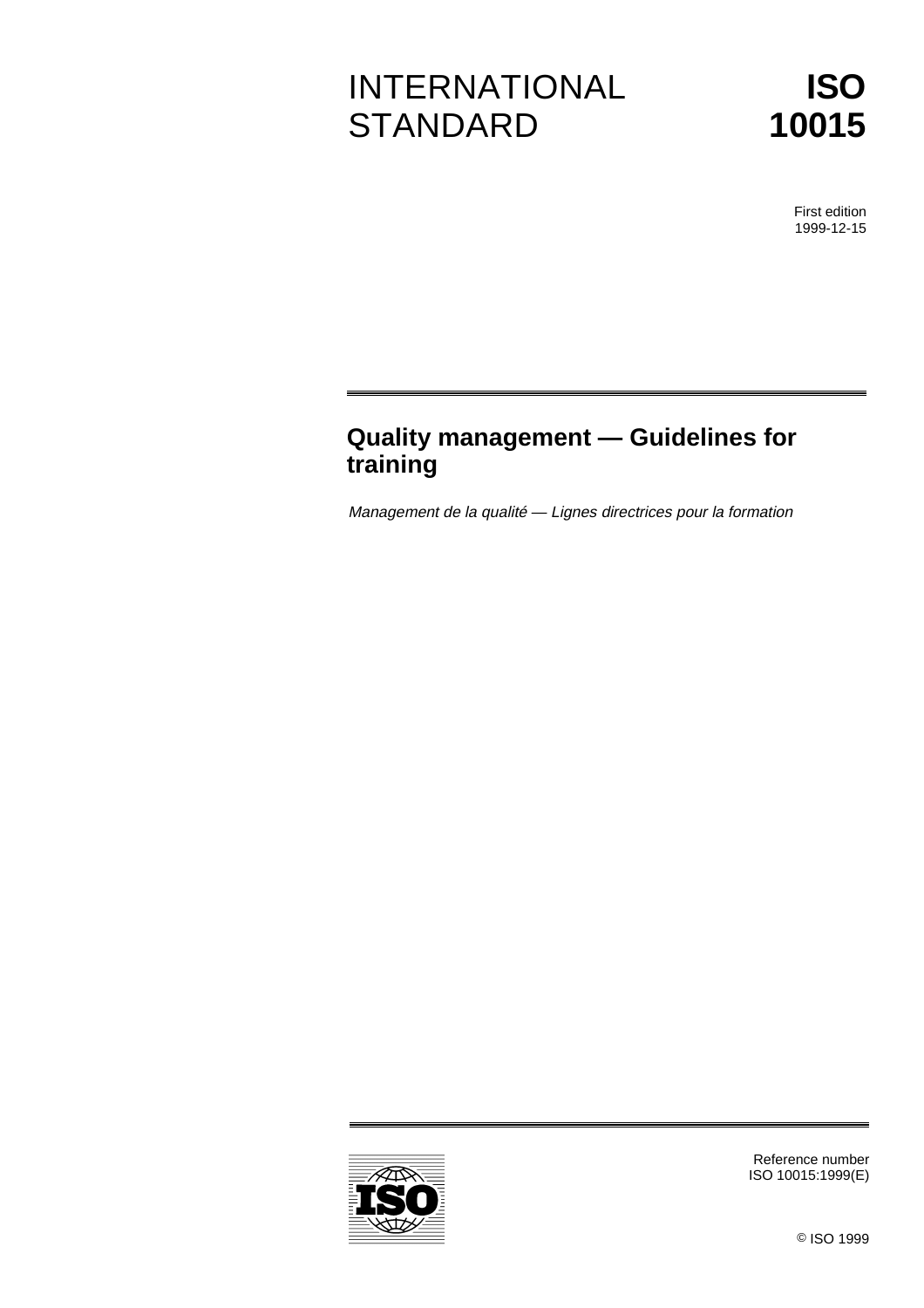#### **PDF disclaimer**

This PDF file may contain embedded typefaces. In accordance with Adobe's licensing policy, this file may be printed or viewed but shall not be edited unless the typefaces which are embedded are licensed to and installed on the computer performing the editing. In downloading this file, parties accept therein the responsibility of not infringing Adobe's licensing policy. The ISO Central Secretariat accepts no liability in this area.

Adobe is a trademark of Adobe Systems Incorporated.

Details of the software products used to create this PDF file can be found in the General Info relative to the file; the PDF-creation parameters were optimized for printing. Every care has been taken to ensure that the file is suitable for use by ISO member bodies. In the unlikely event that a problem relating to it is found, please inform the Central Secretariat at the address given below.

© ISO 1999

All rights reserved. Unless otherwise specified, no part of this publication may be reproduced or utilized in any form or by any means, electronic or mechanical, including photocopying and microfilm, without permission in writing from either ISO at the address below or ISO's member body in the country of the requester.

ISO copyright office Case postale 56 · CH-1211 Geneva 20 Tel. + 41 22 749 01 11 Fax + 41 22 734 10 79 E-mail copyright@iso.ch Web www.iso.ch

Printed in Switzerland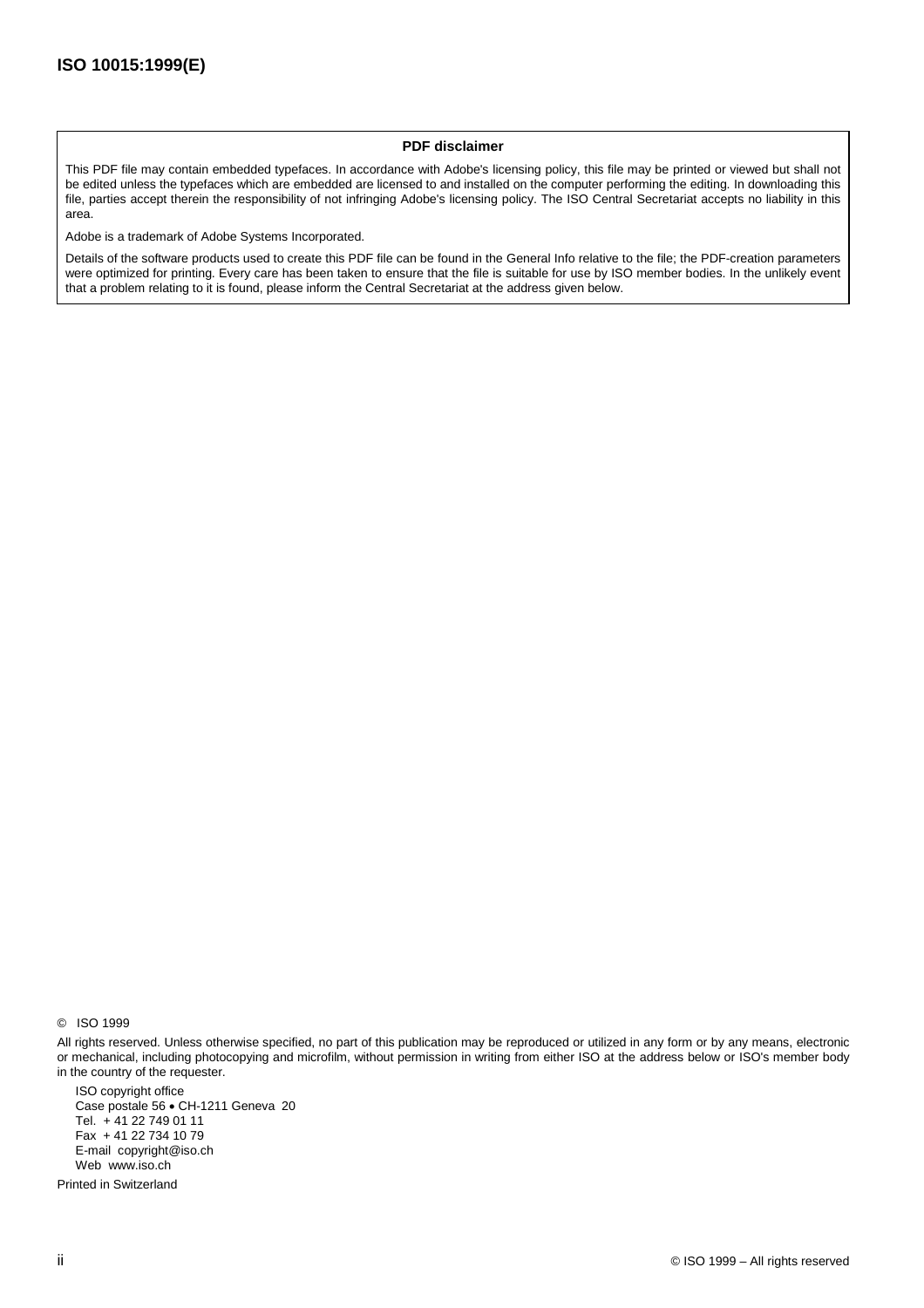# **Contents**

| $\mathbf{1}$            |  |  |  |  |  |
|-------------------------|--|--|--|--|--|
| $\overline{2}$          |  |  |  |  |  |
| $\overline{\mathbf{3}}$ |  |  |  |  |  |
| $\overline{\mathbf{4}}$ |  |  |  |  |  |
| 4.1                     |  |  |  |  |  |
| 4.2                     |  |  |  |  |  |
| 4.3                     |  |  |  |  |  |
| 4.4                     |  |  |  |  |  |
| 4.5                     |  |  |  |  |  |
| $5\phantom{.0}$         |  |  |  |  |  |
| 5.1                     |  |  |  |  |  |
| 5.2                     |  |  |  |  |  |
|                         |  |  |  |  |  |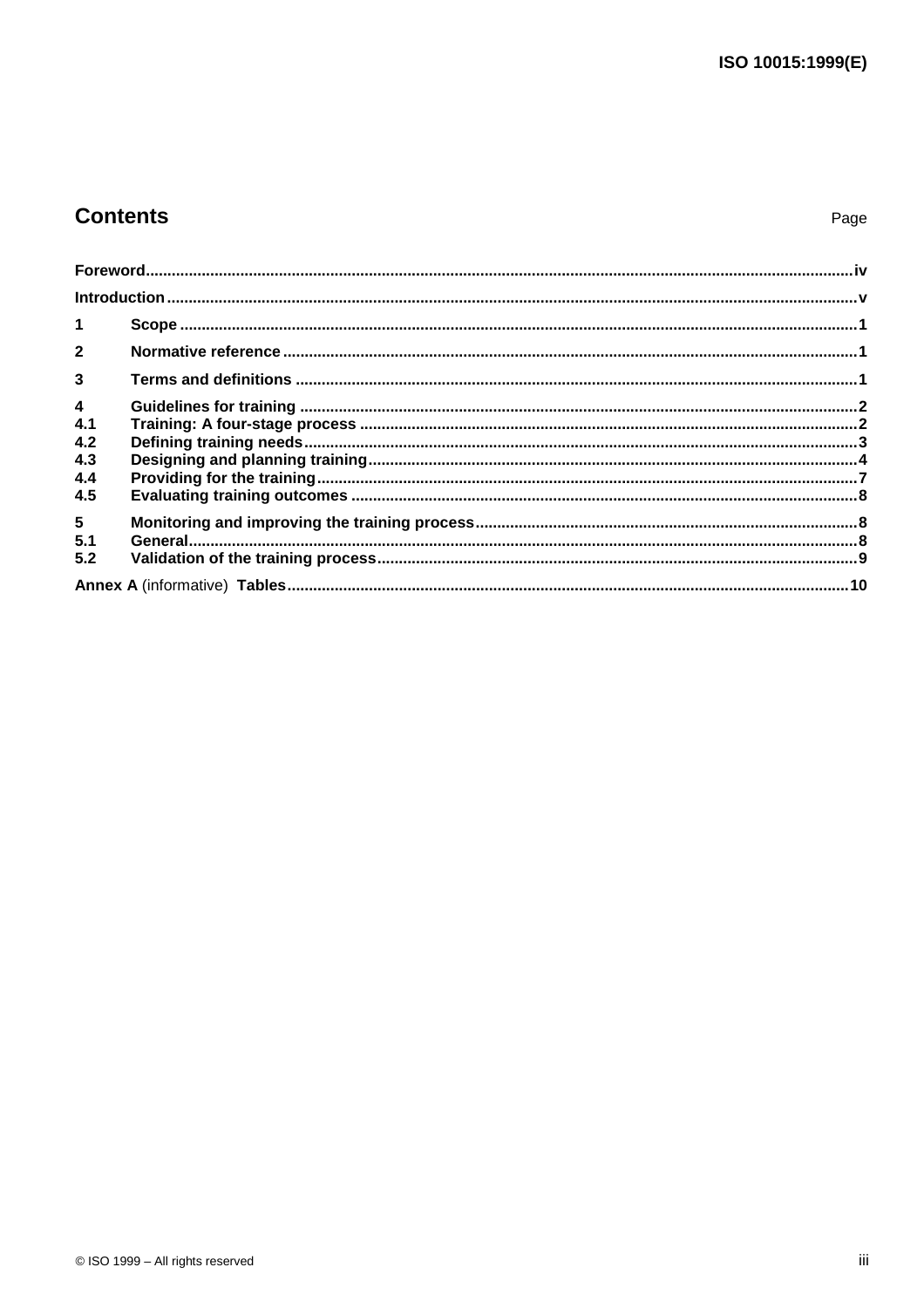# **Foreword**

ISO (the International Organization for Standardization) is a worldwide federation of national standards bodies (ISO member bodies). The work of preparing International Standards is normally carried out through ISO technical committees. Each member body interested in a subject for which a technical committee has been established has the right to be represented on that committee. International organizations, governmental and non-governmental, in liaison with ISO, also take part in the work. ISO collaborates closely with the International Electrotechnical Commission (IEC) on all matters of electrotechnical standardization.

International Standards are drafted in accordance with the rules given in the ISO/IEC Directives, Part 3.

Draft International Standards adopted by the technical committees are circulated to the member bodies for voting. Publication as an International Standard requires approval by at least 75 % of the member bodies casting a vote.

Attention is drawn to the possibility that some of the elements of this International Standard may be the subject of patent rights. ISO shall not be held responsible for identifying any or all such patent rights.

International Standard ISO 10015 was prepared by Technical Committee ISO/TC 176, Quality management and quality assurance, Subcommittee SC 3, Supporting technologies.

Annex A of this International Standard is for information only.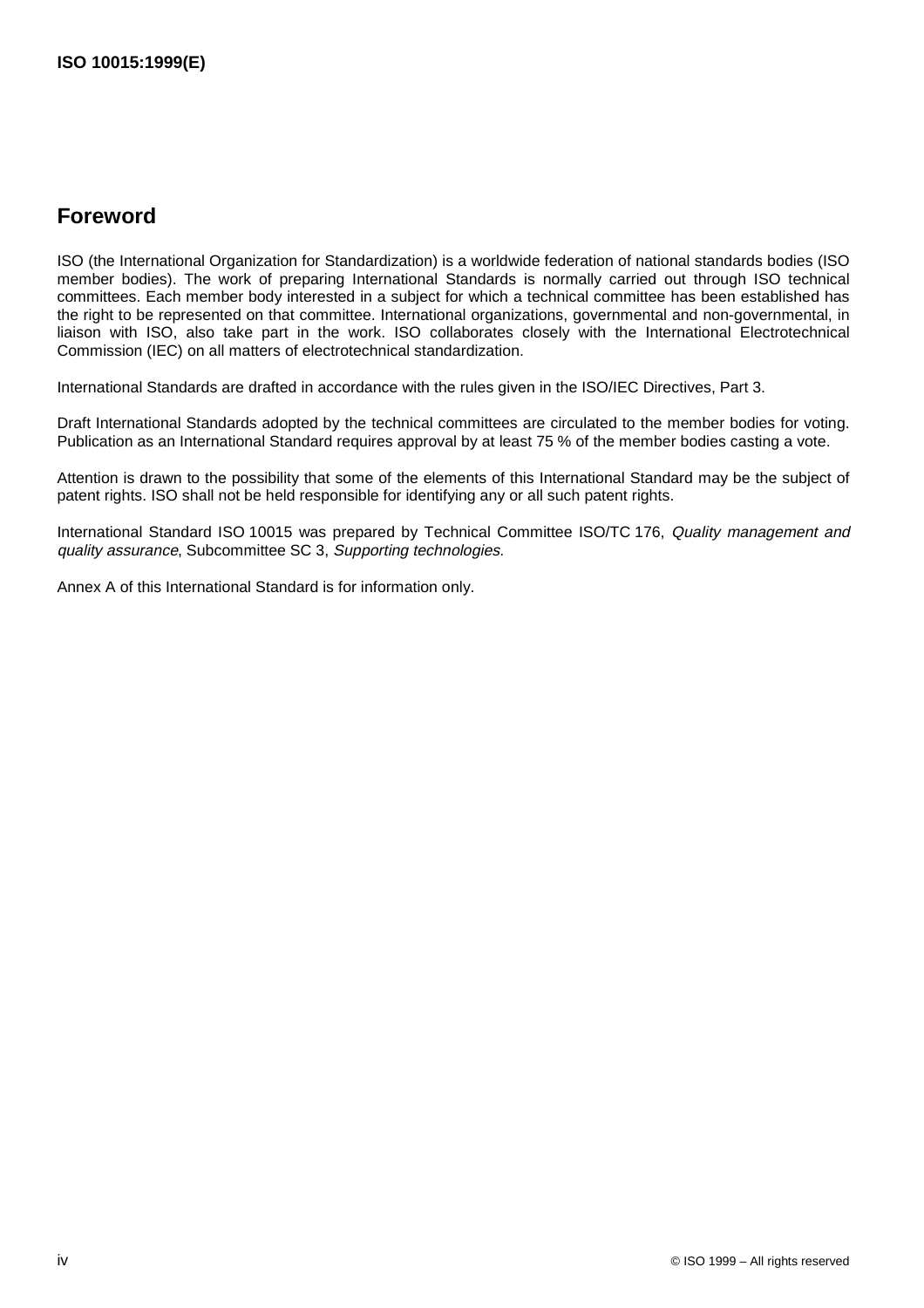### **Introduction**

The Quality management principles underlying the ISO 9000 family of standards (of which the ISO 10000 series form a part) emphasize the importance of human resource management and the need for appropriate training. They recognize that customers are likely to both respect and value an organization's commitment to its human resources and its ability to demonstrate the strategy used to improve the competence of its personnel.

Personnel at all levels should be trained to meet the organization's commitment to supply products of a required quality in a rapidly changing market place where customer requirements and expectations are increasing continuously.

This International Standard provides guidelines to assist organizations and their personnel when addressing issues related to training. It may be applied whenever guidance is required to interpret references to "education" and "training" within the ISO 9000 family of quality assurance and quality management standards. Any references to "training" in this document includes all types of education and training.

An organization's objectives for continual improvement, including the performance of its personnel, might be affected by a number of internal and external factors including changes in markets, technology, innovation, and the requirements of customers and other stakeholders. Such changes may require an organization to analyse its competence-related needs. Figure 1 illustrates how training could be selected as an effective means of addressing these needs.



**Figure 1 — Improving quality by training**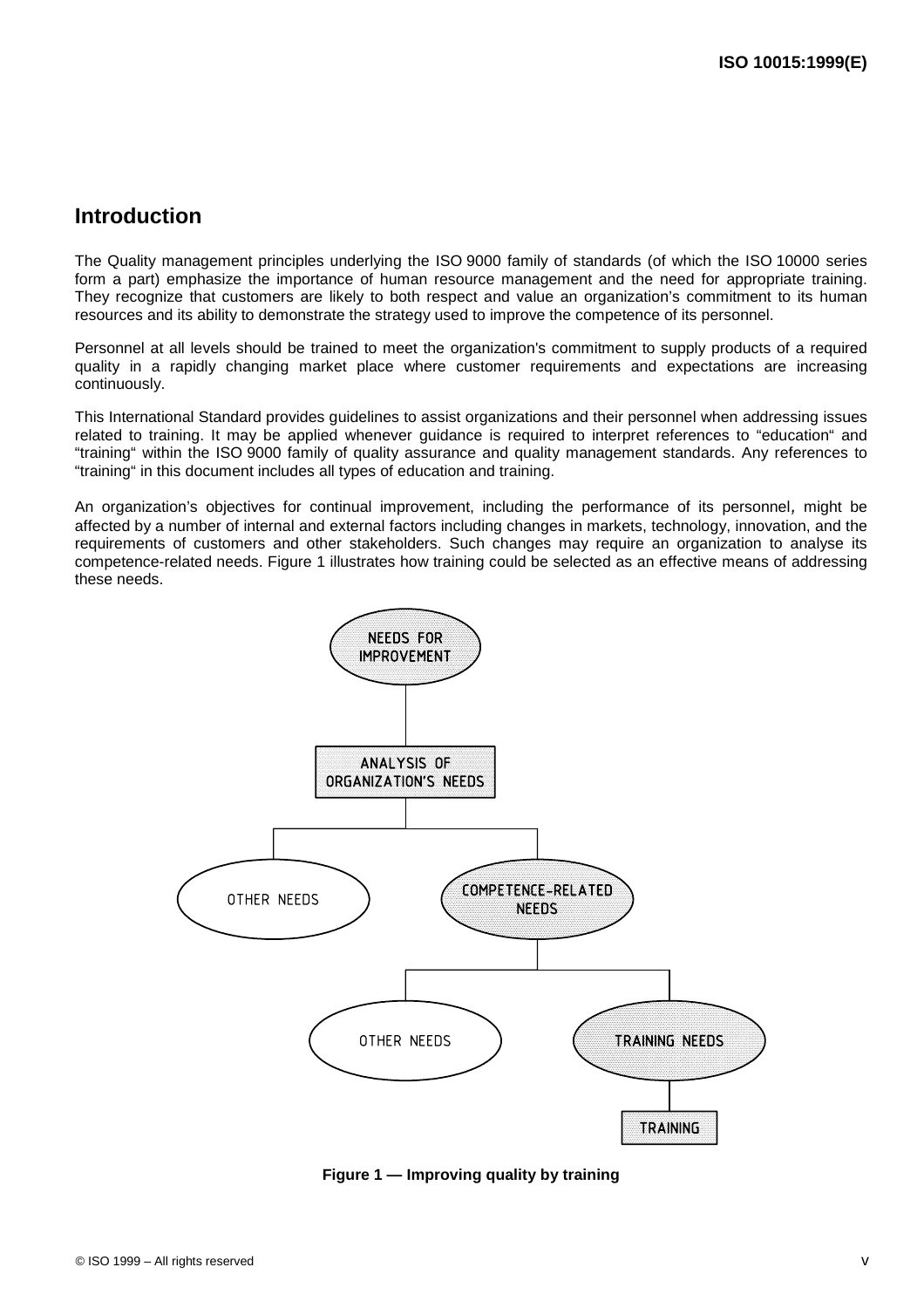The role of this International Standard is to provide guidance that can help an organization to identify and analyse training needs, design and plan the training, provide for the training, evaluate training outcomes, and monitor and improve the training process in order to achieve its objectives. It emphasizes the contribution of training to continual improvement and is intended to help organizations make their training a more effective and efficient investment.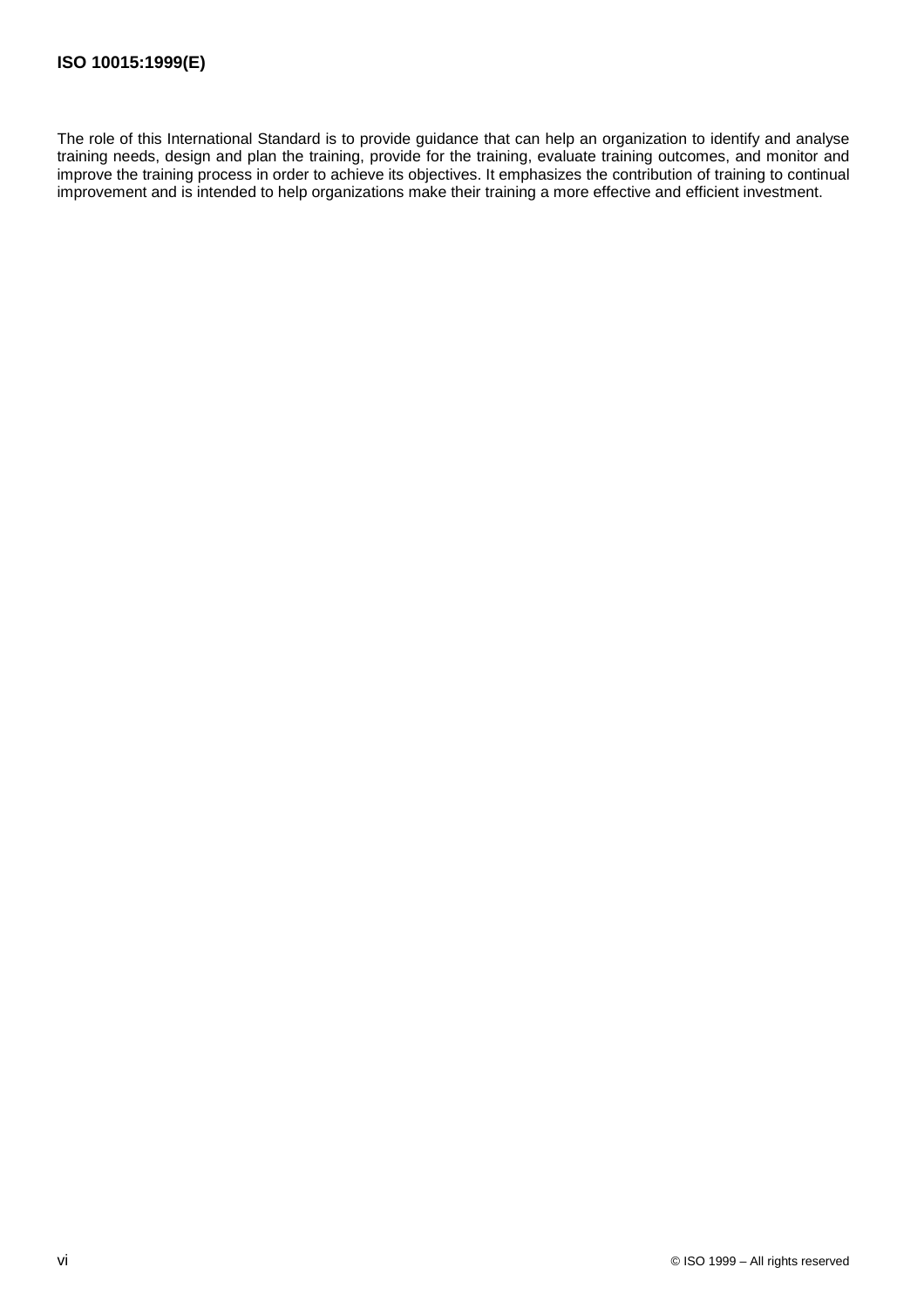# **Quality management — Guidelines for training**

#### **1 Scope**

These guidelines cover the development, implementation, maintenance, and improvement of strategies and systems for training that affect the quality of the products supplied by an organization.

This International Standard applies to all types of organizations.

It is not intended for use in contracts, regulations, or for certification.

It does not add to, change, or otherwise modify requirements for the ISO 9000 series.

This International Standard is not intended to be used by training providers delivering services to other organizations.

NOTE The main source of reference for training providers should be ISO 9004-2:1991, Quality management and quality system elements — Part 2: Guidelines for services, until superseded by ISO 9004:2000.

Training providers may use this International Standard when addressing the training needs of their own personnel.

#### **2 Normative reference**

The following normative document contains provisions which, through reference in this text, constitute provisions of this International Standard. For dated references, subsequent amendments to, or revisions of, any of this publication do not apply. However, parties to agreements based on this International Standard are encouraged to investigate the possibility of applying the most recent edition of the normative document indicated below. For undated references, the latest edition of the normative document referred to applies. Members of ISO and IEC maintain registers of currently valid International Standards.

ISO 8402, Quality management and quality assurance — Vocabulary1).

#### **3 Terms and definitions**

For the purposes of this International Standard, the terms and definitions given in ISO 8402 and the following apply.

#### **3.1**

#### **competence**

application of knowledge, skills, and behaviours in performance

#### **3.2**

#### **training**

process to provide and develop knowledge, skills and behaviours to meet requirements

<sup>1)</sup> To be revised as ISO 9000:2000.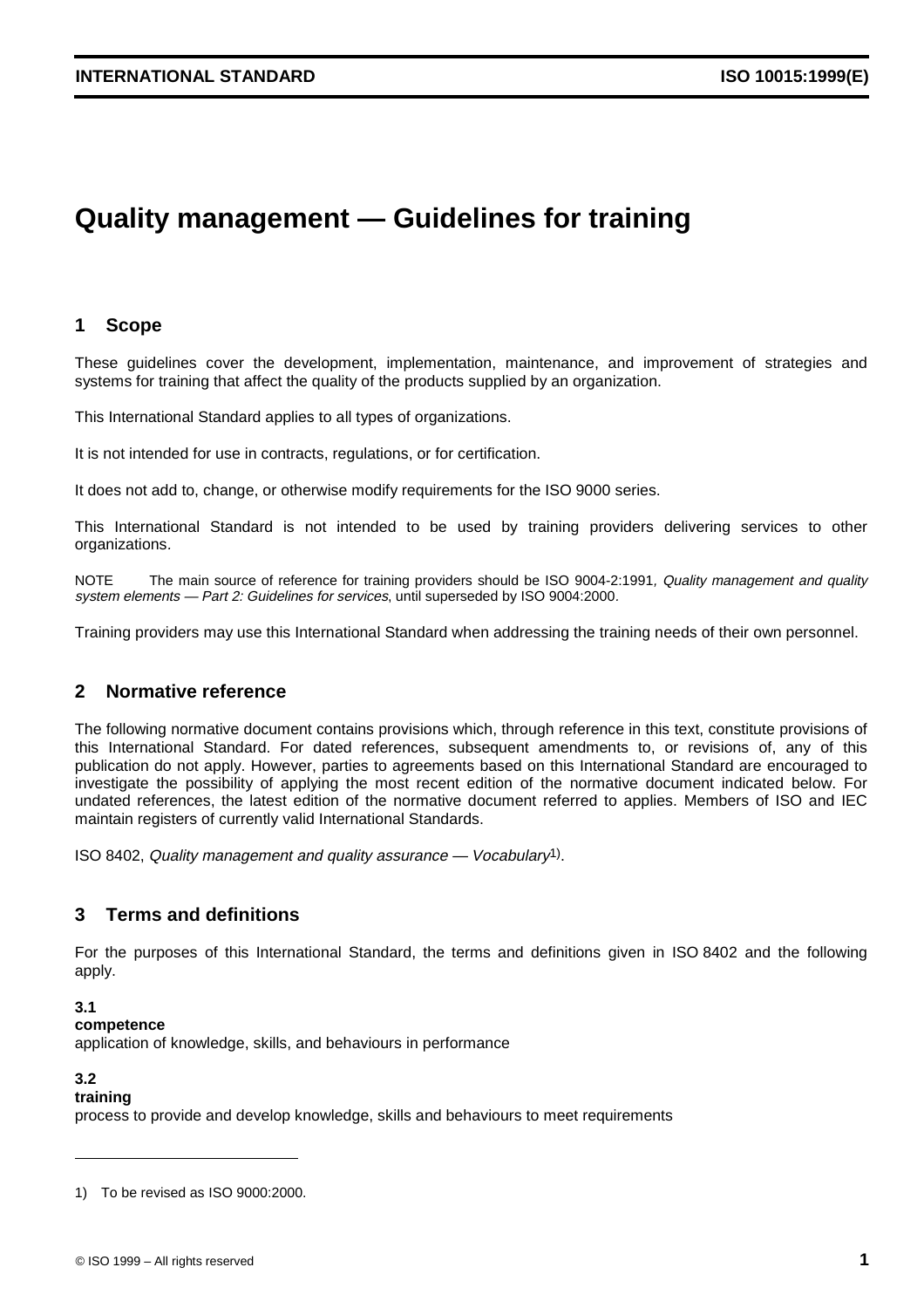### **4 Guidelines for training**

#### **4.1 Training: A four-stage process**

#### **4.1.1 General**

A planned and systematic training process can make an important contribution in helping an organization to improve its capabilities and to meet its quality objectives.

This training process is illustrated in the training cycle diagram shown in Figure 2.

To increase the readability of this International Standard and to distinguish clearly between guidance and use of the process model to describe the guidance, the process model appears in Tables A.1 to A.5 in annex A.

For selecting and implementing training to close the gaps between required and existing competence, management should monitor the following stages:

- a) defining training needs;
- b) designing and planning training;
- c) providing for the training;
- d) evaluating the outcome of training.

As illustrated, the output of one stage will provide the input for the following stage.



**Figure 2 — Training cycle**

#### **4.1.2 Purchase of training-related products and services**

It should be the responsibility of the management to decide if and when the external or internal purchasing and resourcing of products and services related to any of the four stages of the training process, and its monitoring, should occur (see Tables A.1 to A.5).

For example, some organizations might find it beneficial to use external expertise to carry out an analysis of its training needs.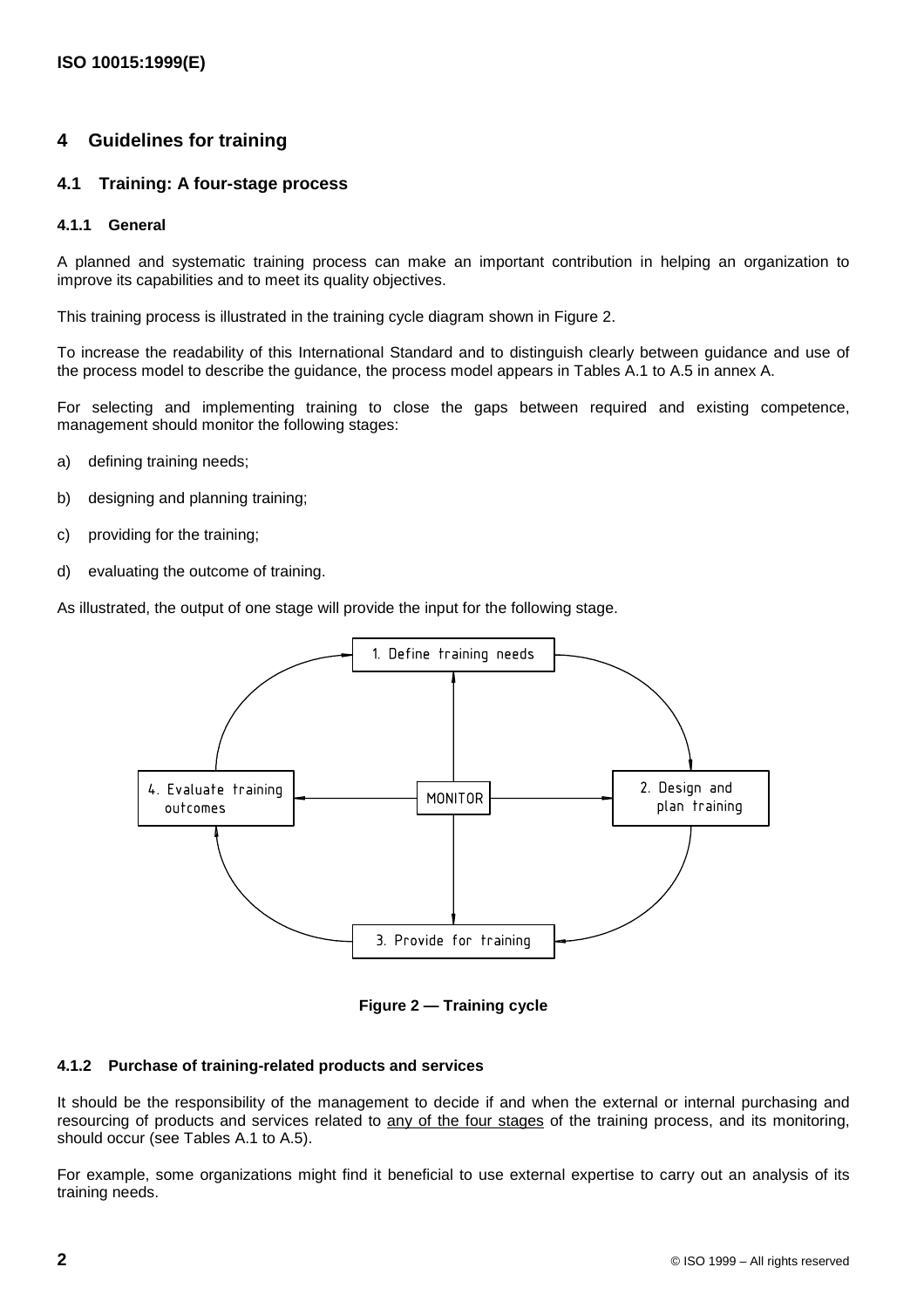#### **4.1.3 Involvement of personnel**

Appropriate involvement of the personnel whose competence is being developed, as part of the training process, may result in those personnel feeling a greater sense of ownership of the process, resulting in their assuming more responsibility for ensuring its success.

#### **4.2 Defining training needs**

#### **4.2.1 General**

The training process should be initiated after a needs analysis of the organization has been conducted and competence-related issues have been recorded, as depicted in Figure 1 in the Introduction.

The organization should define the competence needed for each task that affects the quality of products, assess the competence of the personnel to perform the task, and develop plans to close any competence gaps that may exist.

The definition should be based on an analysis of present and expected needs of the organization compared with the existing competence of its personnel.

The purpose of this stage should be to:

- a) define the gaps between the existing and required competence;
- b) define the training needed by employees whose existing competence does not match the competence required for the tasks; and
- c) document specified training needs.

The analysis of the gaps between existing and required competence should be conducted to determine whether the gaps can be closed by training or whether other actions might be necessary (see Table A.1).

#### **4.2.2 Defining the needs of the organization**

The organization's quality and training policies, quality management requirements, resource management and process design should be considered when initiating training, as an input to 4.2, to ensure that the required training will be directed toward satisfying the organization's needs.

#### **4.2.3 Defining and analysing competence requirements**

Competence requirements should be documented. This documentation can be periodically reviewed or as necessary when work assignments are made and performance is assessed.

The definition of an organization's future needs relative to its strategic goals and quality objectives, including the required competence of its personnel, may be derived from a variety of internal and external sources, such as:

- organizational or technological change that affects work processes or impacts on the nature of products supplied by the organization;
- data recorded from past or current training processes;
- the organization's appraisal of the competence of the personnel to perform specified tasks;
- turnover or seasonal fluctuation records involving temporary personnel;
- internal or external certification needed for the performance of specific tasks;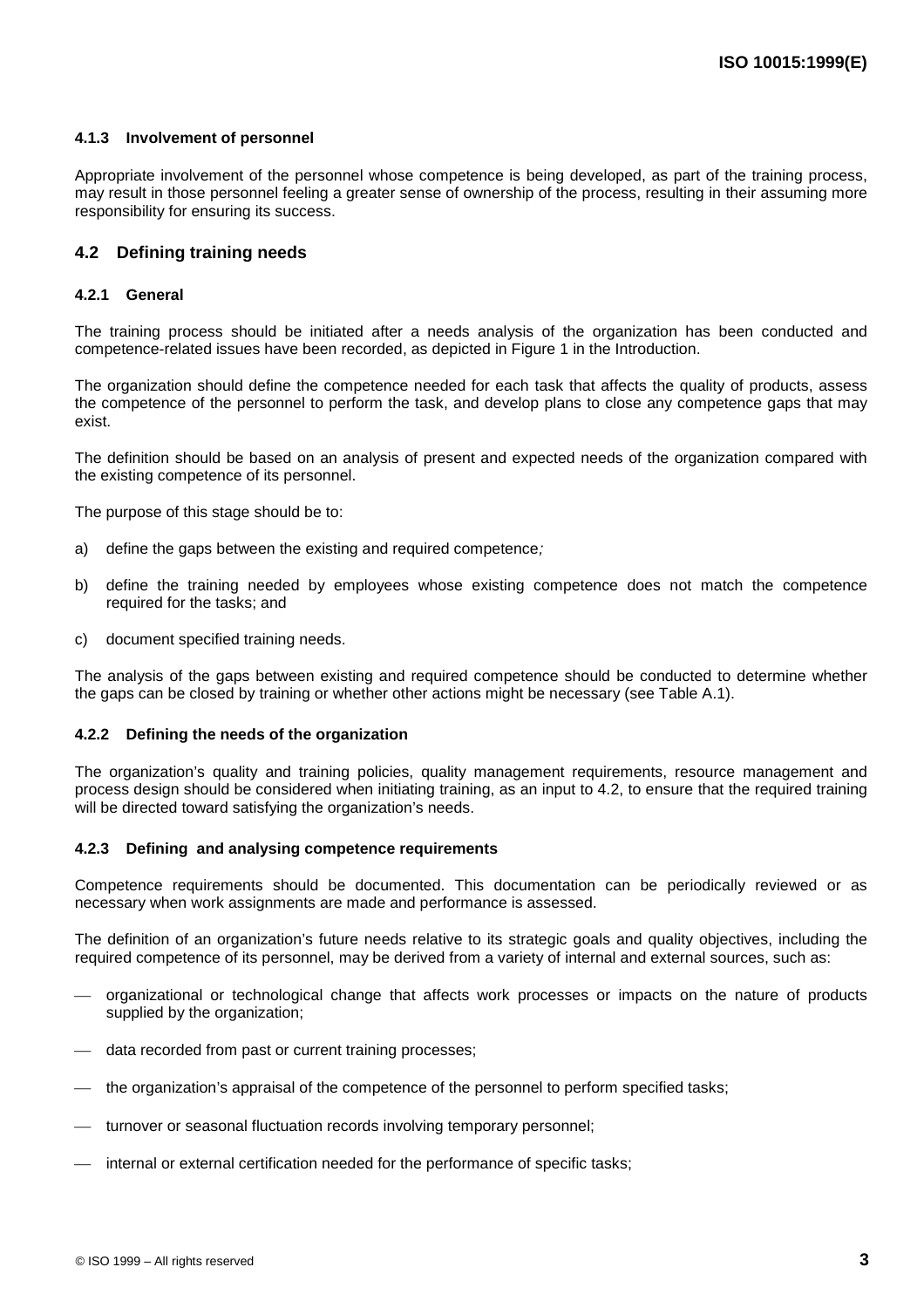- requests from employees identifying opportunities for personal development which contribute to the organization's objectives;
- the result of process reviews and corrective actions due to customer complaints or reports of nonconformities;
- legislation, regulations, standards and directives affecting the organization, its activities and resources; and
- market research identifying or anticipating new customer requirements.

#### **4.2.4 Reviewing competence**

A regular review should be conducted of documents that indicate the competence required for every process and the records that list the competence of every employee.

Methods used for reviewing competence might include the following:

- interviews/questionnaire with employees, supervisors, managers;
- observations;
- group discussions; and
- inputs from subject matter experts.

The review is related to task requirements and task performance.

#### **4.2.5 Defining competence gaps**

A comparison of the existing competencies with those required should be made to define and record the competence gaps.

#### **4.2.6 Identifying solutions to close the competence gaps**

The solutions to close the competence gaps could be found through training or other actions of the organization, such as redesigning processes, recruitment of fully trained personnel, outsourcing, improving other resources, job rotation or modifying work procedures.

#### **4.2.7 Defining the specification for training needs**

When a training solution is selected to close the competence gaps, training needs should be specified and documented.

The specification for training needs should document the objectives and the expected outcomes of the training. The input to the specification for training needs should be provided by the list of competence requirements found in 4.2.3, the results of previous training, and current competence gaps and requests for corrective action.

This document should become part of the training plan specification and should include a record of the organization's objectives which will be considered as inputs for designing and planning training and for monitoring the training process.

#### **4.3 Designing and planning training**

#### **4.3.1 General**

The design and plan stage provides the basis for the training plan specification.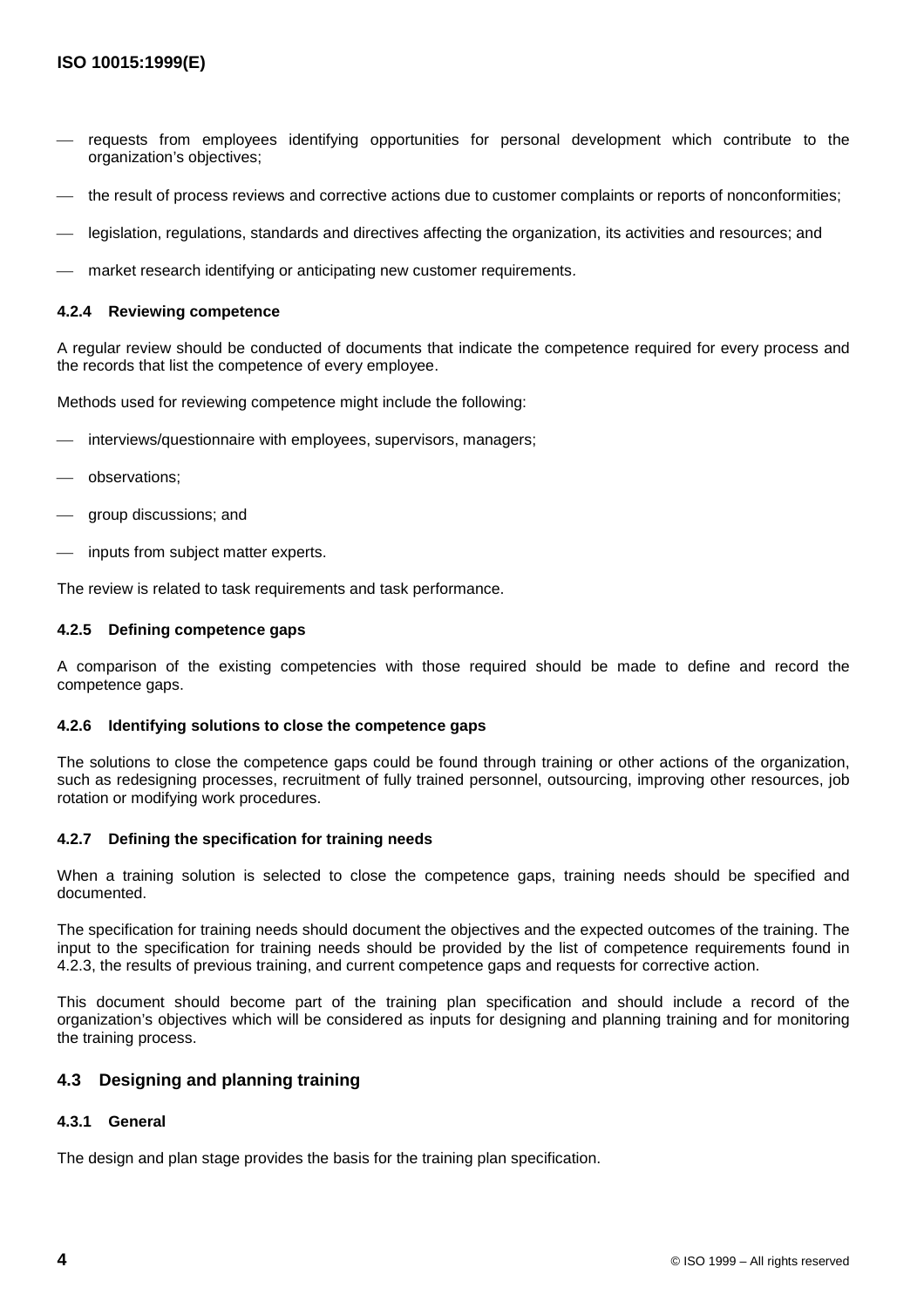This stage includes:

- a) design and planning of actions which should be taken to address the competence gaps identified in 4.2.5; and
- b) definition of the criteria for evaluating the training outcomes and monitoring the training process (see 4.5, clause 5 and Table A.2).

#### **4.3.2 Defining the constraints**

Relevant items which constrain the training process should be determined and listed.

These might include:

- regulatory requirements imposed by laws;
- the policy requirements, including those relating to human resources, imposed by the organization;
- financial considerations;
- timing and scheduling requirements;
- $\mu$  the availability, motivation and ability of the individuals to be trained;
- factors such as the availability of in-house resources to perform the training, or the availability of reputable training providers; and
- constraints on any other available resources.

The list of constraints should be used in the selection of training methods (4.3.3) and training provider (4.3.5) and for the development of a training plan specification (4.3.4).

#### **4.3.3 Training methods and criteria for selection**

Potential training methods to meet the training needs should be listed. The appropriate form of training will depend on the listed resources, constraints and objectives.

Training methods might include:

- courses and workshops on or off site;
- apprenticeships;
- on-the-job coaching and counselling;
- self-training; and
- distance learning.

Criteria for selection of the appropriate methods, or combination of methods, should be defined and documented.

These may include:

- date and location;
- facilities:
- cost;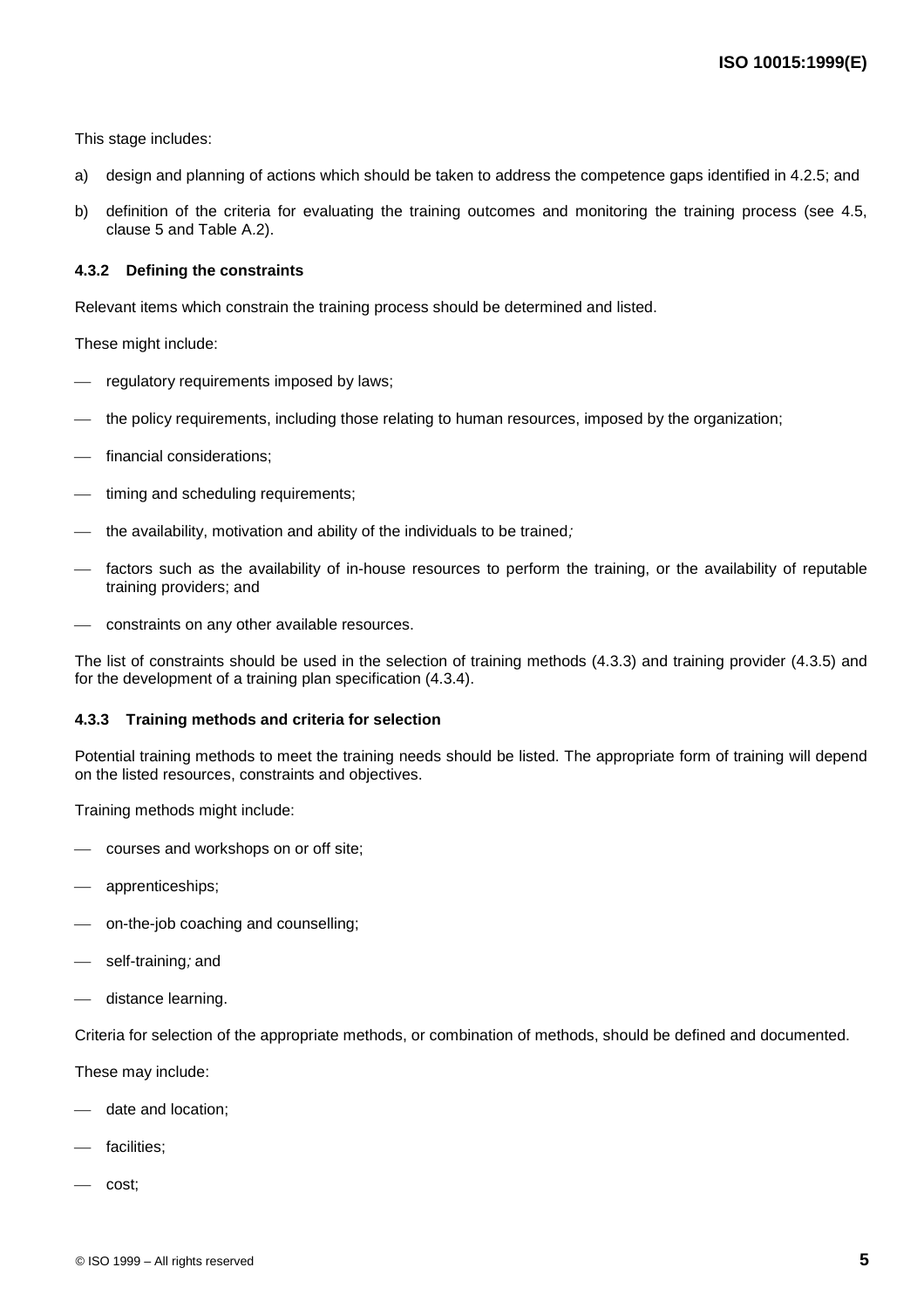- training objectives;
- target group of trainees (e.g. current or planned professional position, specific expertise and/or experience, maximum number of participants);
- duration of training and sequence of implementation; and
- forms of assessment, evaluation and certification.

#### **4.3.4 Training plan specification**

A training plan specification should be established in order to negotiate with a potential training provider the provisions of specific training processes, e.g. delivery of specific training content.

A training plan specification is appropriate in order to establish a clear understanding of the organization's needs, the training requirements, and the training objectives that define what the trainees will be able to achieve as a result of the training.

Training objectives should be based on the expected competence developed in the specification for training needs in order to ensure the effective delivery of training and to create clear and open communication.

The specification should consider the following:

- a) the organization's objectives and requirements;
- b) specification for training needs;
- c) training objectives;
- d) trainees (target groups or target personnel);
- e) training methods and outline of content;
- f) schedule of requirements, such as duration, dates and significant milestones;
- g) resource requirements, such as training materials and staff;
- h) financial requirements;
- i) criteria and methods developed for the evaluation of training outcomes to measure the following:
	- satisfaction of the trainee,
	- $-$  trainee's acquisition of knowledge, skills and behaviours,
	- trainee's on-the-job performance,
	- satisfaction of the trainee's management,
	- impact on the trainee's organization, and
	- procedures for monitoring the training process (see clause 5).

#### **4.3.5 Selecting a training provider**

Any potential internal or external training provider should be subject to critical examination before being selected to provide the training. This examination may include the provider's written information (e.g. catalogues, leaflets) and evaluation reports. Examination should be based on the training plan specification and the identified constraints.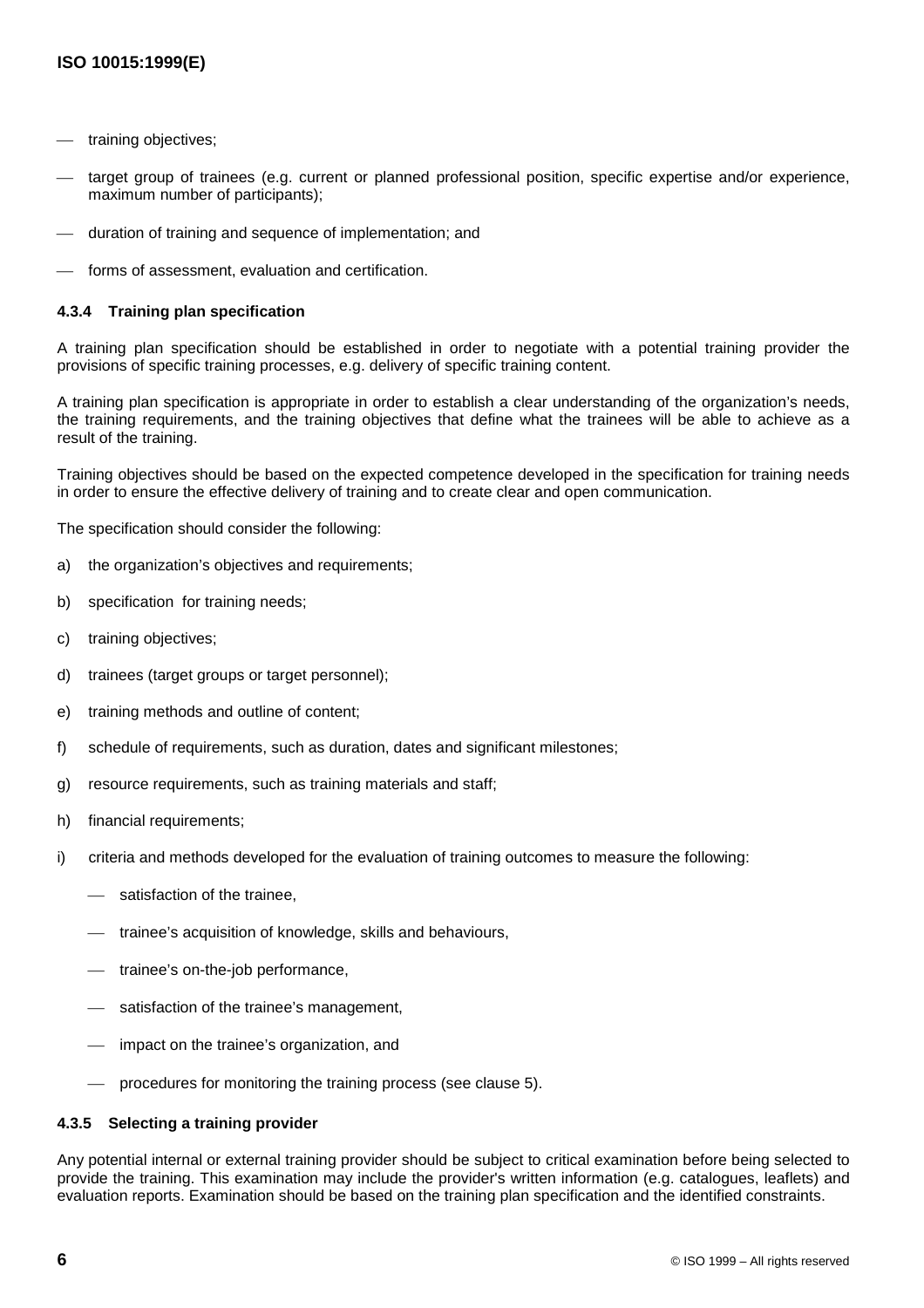The selection should be recorded in an agreement or formal contract establishing ownership, roles and responsibilities for the training process.

#### **4.4 Providing for the training**

#### **4.4.1 General**

It is the responsibility of the training provider to carry out all the activities specified for the delivery of the training in the training plan specification.

However, as well as providing the resources necessary to secure the services of the training provider, the role of the organization in supporting and facilitating the training might include:

- supporting both the trainer and the trainee; and
- monitoring the quality of the training delivered.
- NOTE A trainer is a person who applies a training method.

The organization may support the training provider in monitoring the provision of training (see clause 5).

The success of these activities is affected by the effectiveness of the interactions between the organization, the training provider and the trainee.

The purpose of the following subclauses is to provide guidance on how the organization might carry out these activities (see Table A.3).

#### **4.4.2 Providing support**

#### **4.4.2.1 Pretraining support**

Pretraining support may include such activities as:

- briefing the training provider with relevant information (see 4.2);
- briefing the trainee on the nature of the training and the competence gaps it is intended to close; and
- enabling contact to be made between the trainer and trainee.

#### **4.4.2.2 Training support**

Training support may include such activities as:

- providing relevant tools, equipment, documentation, software or accommodation to the trainee and/or trainer;
- providing relevant and adequate opportunities for the trainee to apply the competence being developed; and
- giving feedback on task performance as requested by the trainer and/or trainee.

#### **4.4.2.3 End-of-training support**

End-of-training support may include such activities as:

- receiving feedback information from the trainee;
- receiving feedback information from the trainer; and
- providing feedback information to managers and to the personnel involved in the training process.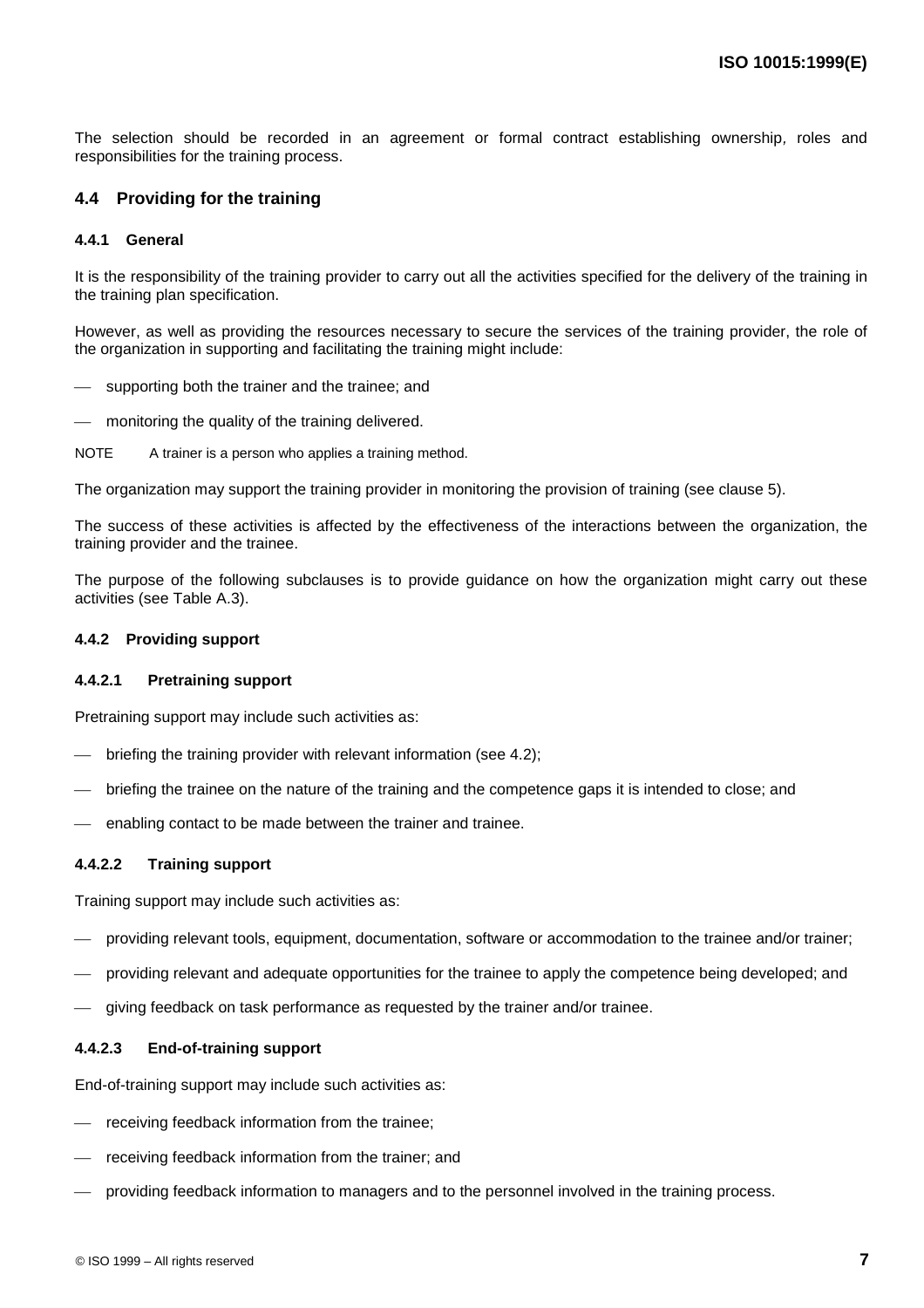#### **4.5 Evaluating training outcomes**

#### **4.5.1 General**

The purpose of the evaluation is to confirm that both organizational and training objectives have been met, i.e. training has been effective.

The inputs for the evaluation of training outcomes are the specifications for training needs and for the training plan, and the records from the delivery of training.

The results of training often cannot be fully analysed and validated until the trainee can be observed and tested on the job.

Within a specified time period after the trainee has completed the training, the management of the organization should ensure that an evaluation takes place to verify the level of competence achieved.

Evaluations should be carried out on both a short-term and long-term basis:

- in the short term, trainee feedback information should be obtained on the training methods, resources used, and knowledge and skills gained as a result of the training; and
- in the long term, trainee job performance and productivity improvement should be assessed.

The evaluation should be conducted on the basis of established criteria (see 4.3.4).

The evaluation process should include the collection of data and the preparation of an evaluation report which also provides an input to the monitoring process (see Table A.4).

#### **4.5.2 Collecting data and preparing an evaluation report**

An evaluation report might include the following:

- specification for training needs;
- evaluation criteria and description of sources, methods and schedule for evaluation;
- analysis of data collected and interpretation of the results;
- review of training costs; and
- conclusions and recommendations for improvement.

The occurrence of nonconformities may require procedures for corrective action.

The completion of training should be documented in the training records.

#### **5 Monitoring and improving the training process**

#### **5.1 General**

The main purpose of monitoring is to ensure that the training process, as part of the organization's quality system, is being managed and implemented as required so as to provide objective evidence that the process is effective in meeting the organization's training requirements. Monitoring involves reviewing the entire training process at each of the four stages (see Figure 2).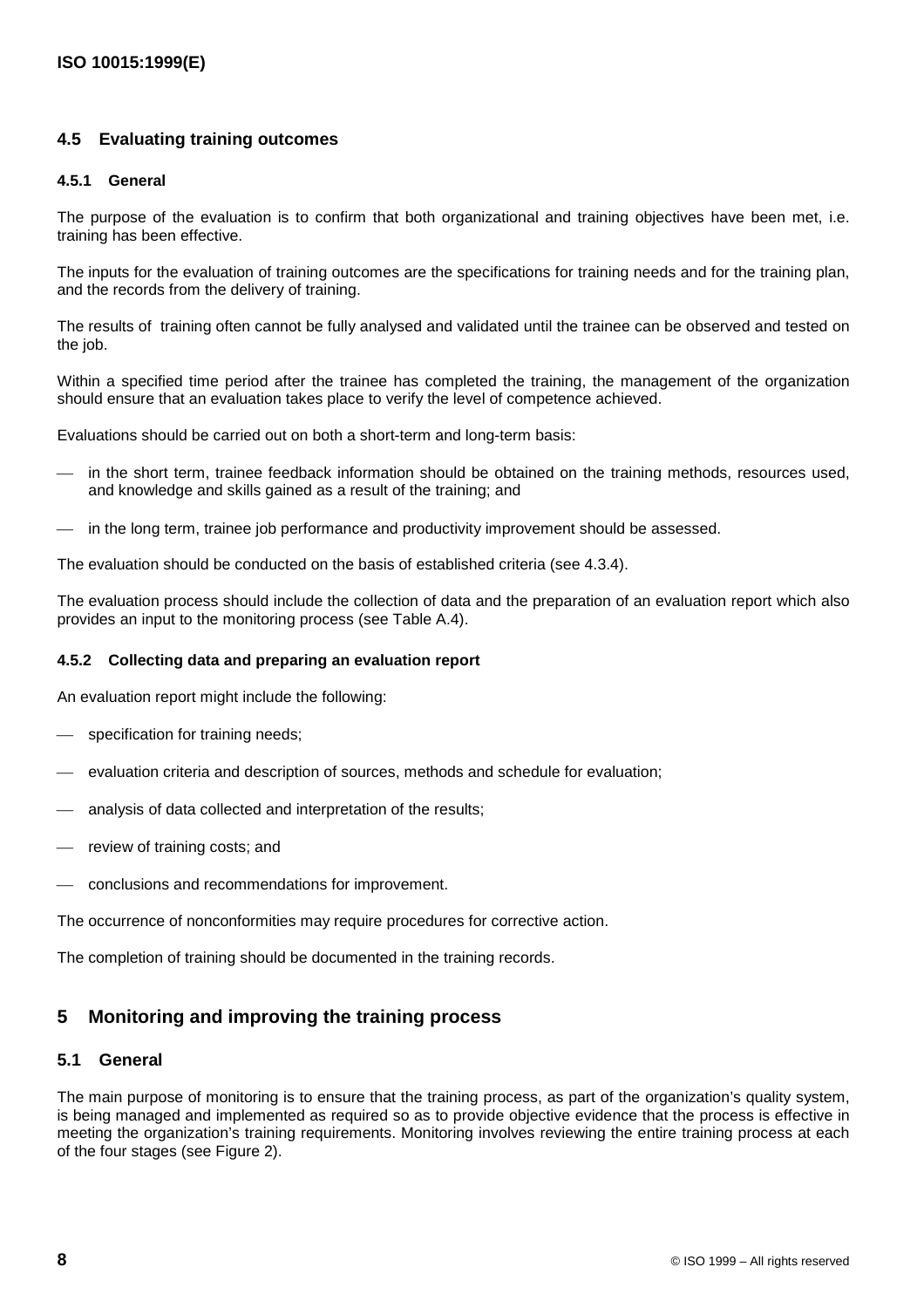Monitoring should be conducted by competent personnel in accordance with the organization's documented procedures. Where possible, such personnel should be independent of the functions in which they are directly involved. Methods for monitoring might include: consultation, observation, and data collection. Methods should have been decided during the training plan specification stage (see 4.3.4).

Monitoring is a valuable tool for enhancing the effectiveness of the training process (see Table A.5).

#### **5.2 Validation of the training process**

Inputs for monitoring might include all the records from all stages in the training process. Based on these records, a review of the different stages can be performed to detect nonconformity issues for corrective and preventive actions. Such inputs can be collected on an on-going basis to provide the basis of validating the training process, and for making recommendations for improvement.

If the procedures are followed and the specified requirements met, then the personnel competence records should be up-dated to reflect this additional qualification.

If the procedures are not followed and the requirements are met, then the procedures should be revised and the personnel competence records should be up-dated to reflect this additional qualification.

If the procedures are followed and the requirements not met, then corrective action may be needed to improve the training process or develop an appropriate non-training solution.

Overall, the review of the training process should identify any further opportunities for improving the effectiveness of any stage of the training process.

Appropriate records should be maintained of the various monitoring and evaluation activities conducted, the results obtained, and the actions planned.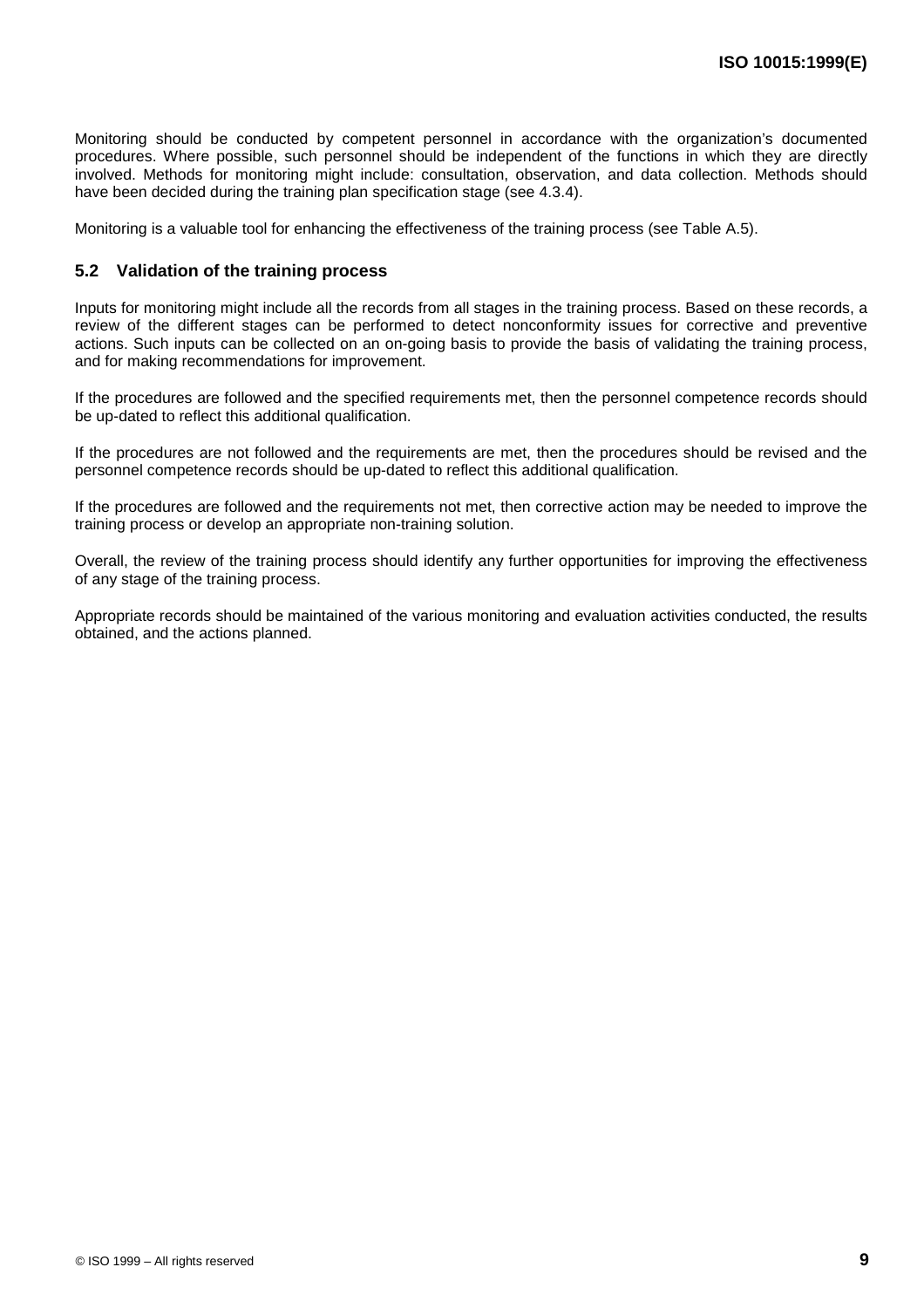# **Annex A**

(informative)

# **Tables**

### **Table A.1 — Defining training needs** (4.2)

| <b>Inputs</b>                                                                                                                              | <b>Process</b>                         | <b>Outputs</b>             | Record                             |
|--------------------------------------------------------------------------------------------------------------------------------------------|----------------------------------------|----------------------------|------------------------------------|
| Defining organization's needs (4.2.2)                                                                                                      |                                        |                            |                                    |
| <b>Quality policy</b>                                                                                                                      | Consider all inputs                    | Decision to initiate       | Decision to initiate               |
| Training policy                                                                                                                            | when initiating<br>training            | training process           | training process                   |
| Quality management requirements                                                                                                            |                                        |                            |                                    |
| Resources management                                                                                                                       |                                        |                            |                                    |
| Process design                                                                                                                             |                                        |                            |                                    |
| Defining and analysing competence requirements (4.2.3)                                                                                     |                                        |                            |                                    |
| Organizational or technological change that<br>affects work processes or impacts on the nature<br>of products supplied by the organization | Document<br>competence<br>requirements | Competence<br>requirements | List of competence<br>requirements |
| Data recorded from past or current training<br>processes                                                                                   |                                        |                            |                                    |
| Organization's appraisal of the competence of<br>the personnel to perform specified tasks                                                  |                                        |                            |                                    |
| Turnover or seasonal fluctuation records<br>involving temporary personnel                                                                  |                                        |                            |                                    |
| Internal or external certification needed for the<br>performance of specific tasks                                                         |                                        |                            |                                    |
| Requests from employees identifying<br>opportunities for personal development<br>contributes to organization's objectives                  |                                        |                            |                                    |
| Result of process reviews and corrective actions<br>due to customer complaints or nonconformities<br>reports                               |                                        |                            |                                    |
| Legislation, regulations, standards, and<br>directives affecting the organization, its activities<br>and resources                         |                                        |                            |                                    |
| Market research identifying or anticipating new<br>customer requirements                                                                   |                                        |                            |                                    |
| Reviewing competence (4.2.4)                                                                                                               |                                        |                            |                                    |
| Competence records                                                                                                                         | Review existing                        | Knowledge of               | List of existing                   |
| Data on task requirements and task performance<br>from:                                                                                    | competence                             | existing<br>competence     | competence                         |
| interviews/questionnaire with employees,<br>supervisors, managers                                                                          |                                        |                            |                                    |
| observations                                                                                                                               |                                        |                            |                                    |
| group discussion                                                                                                                           |                                        |                            |                                    |
| input from subject matter experts                                                                                                          |                                        |                            |                                    |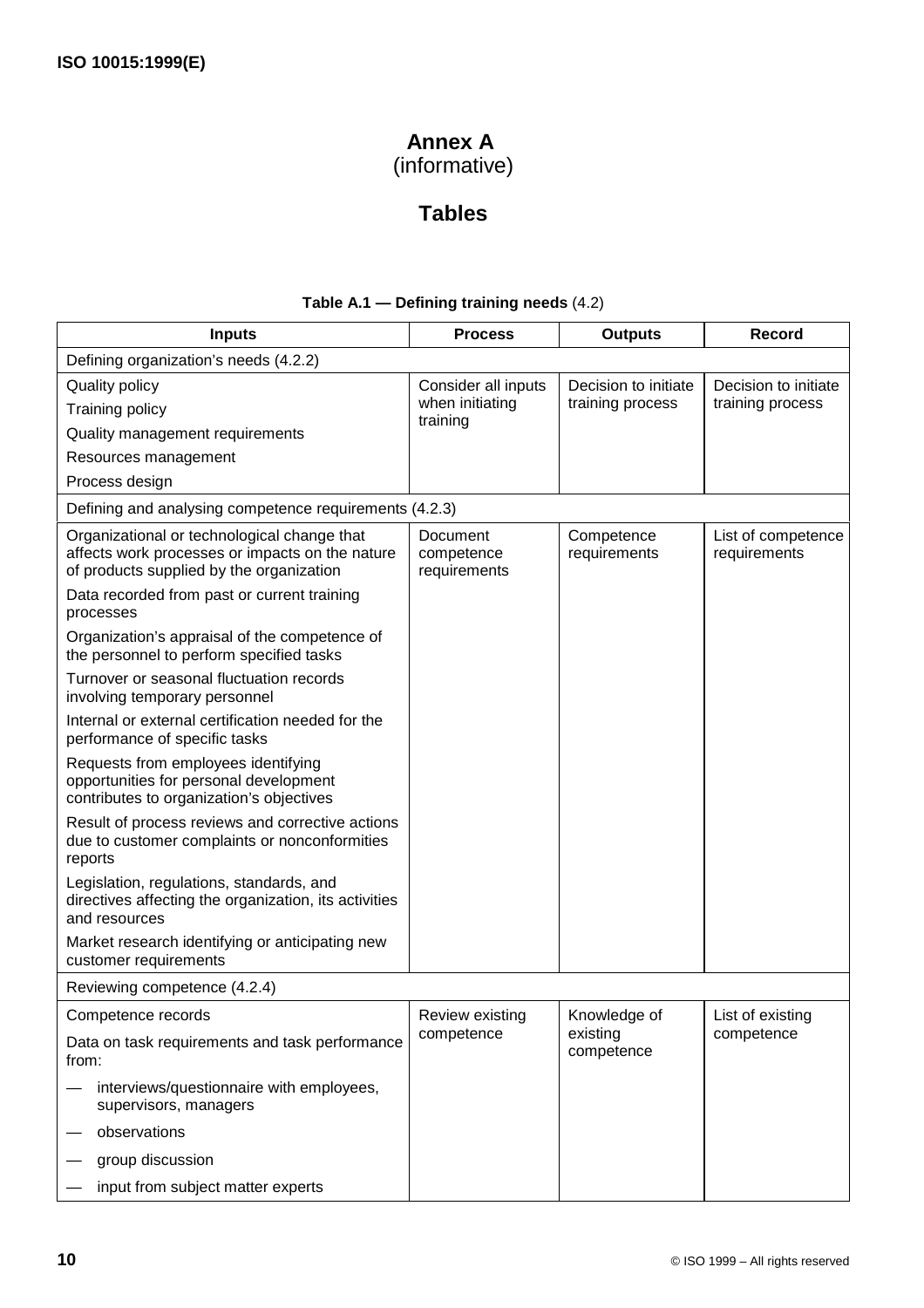| <b>Inputs</b>                                                  | <b>Process</b>                                   | <b>Outputs</b>                     | Record                             |  |
|----------------------------------------------------------------|--------------------------------------------------|------------------------------------|------------------------------------|--|
| Defining competence gaps (4.2.5)                               |                                                  |                                    |                                    |  |
| List of required competence and list of existing<br>competence | Define competence<br>gaps                        | Knowledge of<br>competence gaps    | List of competence<br>gaps         |  |
| Identifying solutions to close the competence gaps (4.2.6)     |                                                  |                                    |                                    |  |
| List of competence gaps                                        | Identify and select<br>training as a<br>solution | Training selected<br>as a solution | Training selected<br>as a solution |  |
| Defining the specification for training needs (4.2.7)          |                                                  |                                    |                                    |  |
| List of competence requirements;                               | Document training                                | Training needs                     | Training needs                     |  |
| List of competence gaps                                        | objectives and<br>expected training              | specification                      | specification<br>document          |  |
| Results of previous training                                   | outcomes                                         |                                    |                                    |  |
| Requests for corrective action                                 |                                                  |                                    |                                    |  |

Table A.1 (continued)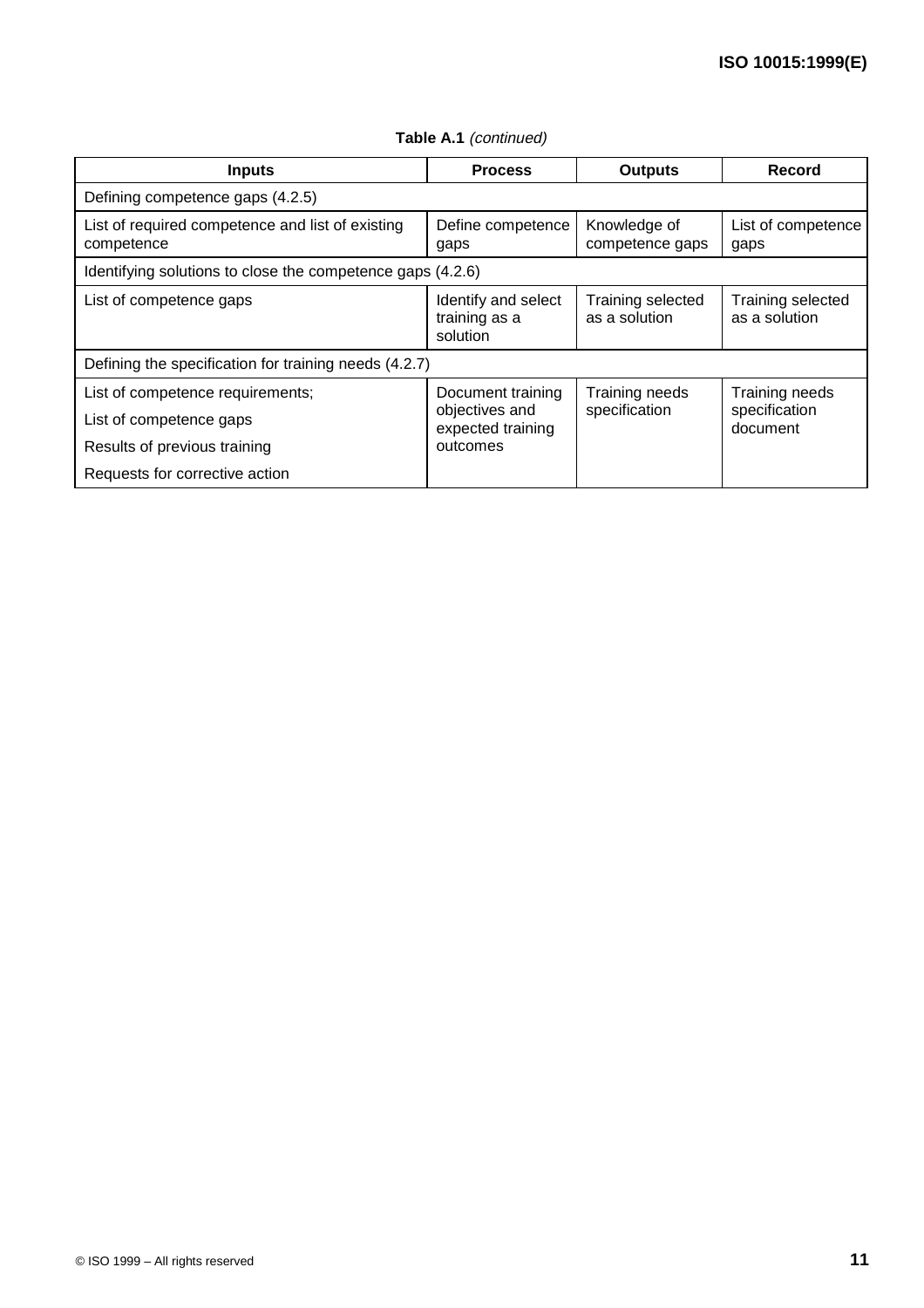| <b>Inputs</b>                                                                                                 | <b>Process</b>       | <b>Outputs</b>      | <b>Record</b>                                        |
|---------------------------------------------------------------------------------------------------------------|----------------------|---------------------|------------------------------------------------------|
| Defining the constraints (4.3.2)                                                                              |                      |                     |                                                      |
| Regulatory requirements                                                                                       | Identify constraints | Knowledge of        | List of constraints                                  |
| Policy requirements                                                                                           |                      | constraints on      |                                                      |
| <b>Financial considerations</b>                                                                               |                      | training            |                                                      |
| Timing and scheduling requirements; training<br>resources and availability of reputable training<br>providers |                      |                     |                                                      |
| Availability, motivation and ability of the<br>individuals to be trained                                      |                      |                     |                                                      |
| Other logistical factors                                                                                      |                      |                     |                                                      |
| Training methods and criteria for selection (4.3.3)                                                           |                      |                     |                                                      |
| Training needs specification                                                                                  | Identify training    | Knowledge of        | List of training                                     |
| List of resources, constraints and objectives                                                                 | methods              | training methods    | methods                                              |
| List of optional training methods                                                                             |                      |                     |                                                      |
| Criteria for choosing training methods                                                                        |                      |                     |                                                      |
| Training plan specification (4.3.4)                                                                           |                      |                     |                                                      |
| Organization's objectives and requirements                                                                    | Define the training  | Training plan       | Training plan                                        |
| Specification training needs                                                                                  | plan specification   | specification       | specification<br>document                            |
| Training objectives                                                                                           |                      |                     |                                                      |
| Target groups of trainees or target personnel                                                                 |                      |                     |                                                      |
| Training methods and content outline                                                                          |                      |                     |                                                      |
| Schedule of requirements                                                                                      |                      |                     |                                                      |
| Resource and financial requirements                                                                           |                      |                     |                                                      |
| Criteria for evaluating training outcomes                                                                     |                      |                     |                                                      |
| Monitoring procedures                                                                                         |                      |                     |                                                      |
| Selecting a training provider (4.3.5)                                                                         |                      |                     |                                                      |
| Potential training provider's written information                                                             | Select a training    | Identified training | Agreement or                                         |
| <b>Evaluation reports</b>                                                                                     | provider             | provider            | formal contract<br>establishing                      |
| Training plan specification                                                                                   |                      |                     | ownership, roles                                     |
| Identified constraints                                                                                        |                      |                     | and, responsibilities<br>for the training<br>process |

## **Table A.2 — Designing and planning the training** (4.3)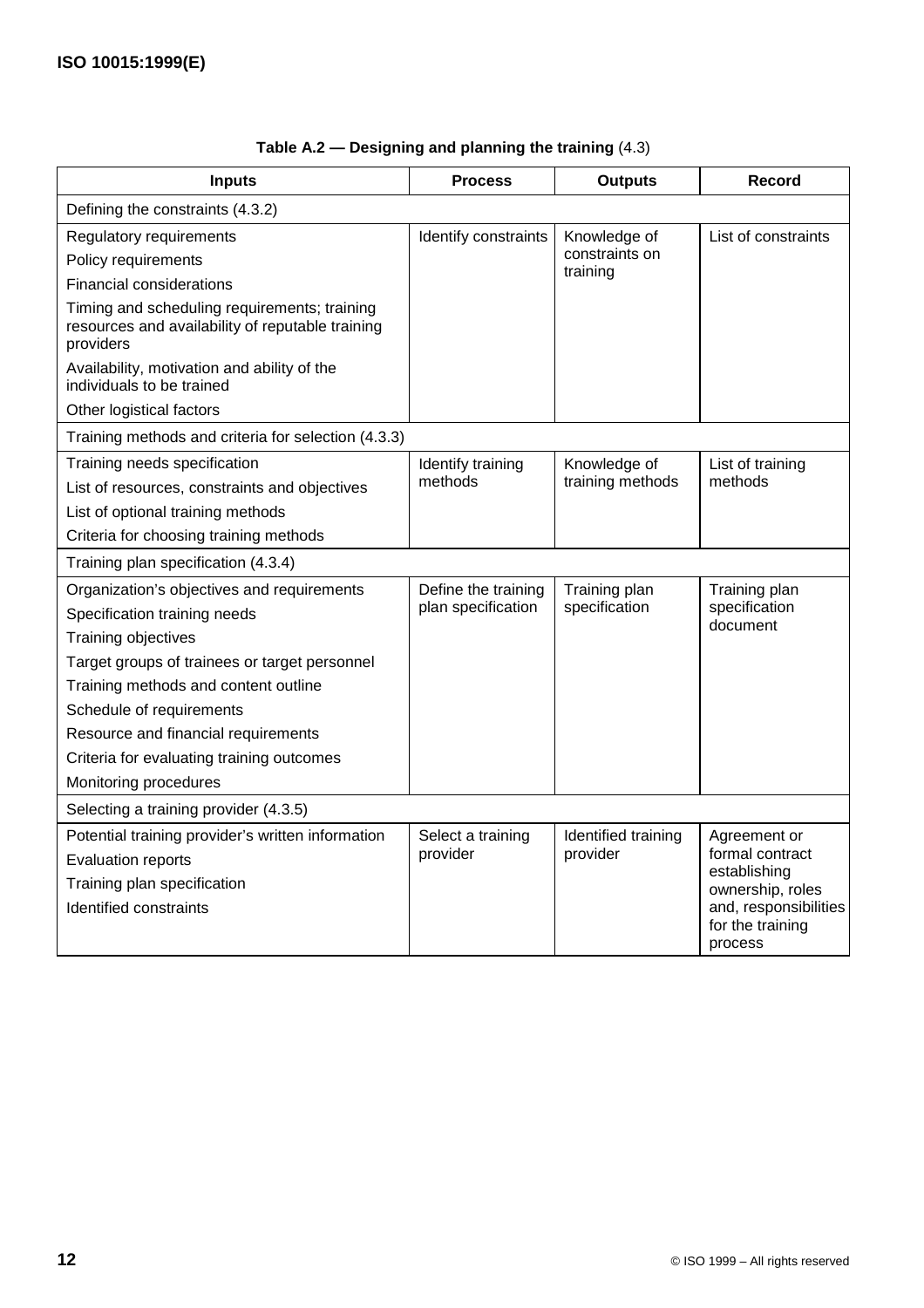| <b>Inputs</b>                                                 | <b>Process</b>                                                                                               | <b>Outputs</b>              | Record                          |  |
|---------------------------------------------------------------|--------------------------------------------------------------------------------------------------------------|-----------------------------|---------------------------------|--|
| Providing support (4.4.2.)                                    |                                                                                                              |                             |                                 |  |
| Pretraining support (4.4.2.1)                                 |                                                                                                              |                             |                                 |  |
| Training needs specification                                  | Brief trainer and                                                                                            | <b>Briefing reports</b>     | Pretraining briefing            |  |
| List of competence gaps                                       | trainee                                                                                                      |                             | reports                         |  |
| Training plan specification                                   |                                                                                                              |                             |                                 |  |
| Training support (4.4.2.2)                                    |                                                                                                              |                             |                                 |  |
| Tools, equipment, documentation, software or<br>accommodation | Provide training<br>support to trainer                                                                       | Training support<br>reports | Training support<br>reports     |  |
| Opportunities for applying competence                         | and trainee                                                                                                  |                             |                                 |  |
| Opportunities for feedback on task performance                |                                                                                                              |                             |                                 |  |
| End-of-training support (4.4.2.3)                             |                                                                                                              |                             |                                 |  |
| Pre-training briefing reports                                 | Obtain feedback                                                                                              | Feedback                    | End of training                 |  |
| Training support reports                                      | information from<br>trainer and trainee                                                                      | information reports         | feedback<br>information reports |  |
|                                                               | Provide feedback<br>information to<br>managers and other<br>employees involved<br>in the training<br>process |                             |                                 |  |

### **Table A.3 — Providing for the training** (4.4)

### **Table A.4 — Evaluating training outcomes** (4.5)

| <b>Inputs</b>                                           | <b>Process</b>                                                                                                         | <b>Outputs</b>    | Record            |
|---------------------------------------------------------|------------------------------------------------------------------------------------------------------------------------|-------------------|-------------------|
| Collecting data and preparing evaluation report (4.5.2) |                                                                                                                        |                   |                   |
| Specification for training needs                        | Collect data and                                                                                                       | Evaluation report | Evaluation report |
| Training plan specification                             | evaluate it on the<br>basis of established                                                                             |                   | Training records  |
| Records from the delivery of training                   | criteria                                                                                                               |                   |                   |
|                                                         | Analyse data and<br>interpret results,<br>review of budget,<br>verify the<br>achievement of<br>specified<br>competence |                   |                   |
|                                                         | Recommend<br>corrective actions                                                                                        |                   |                   |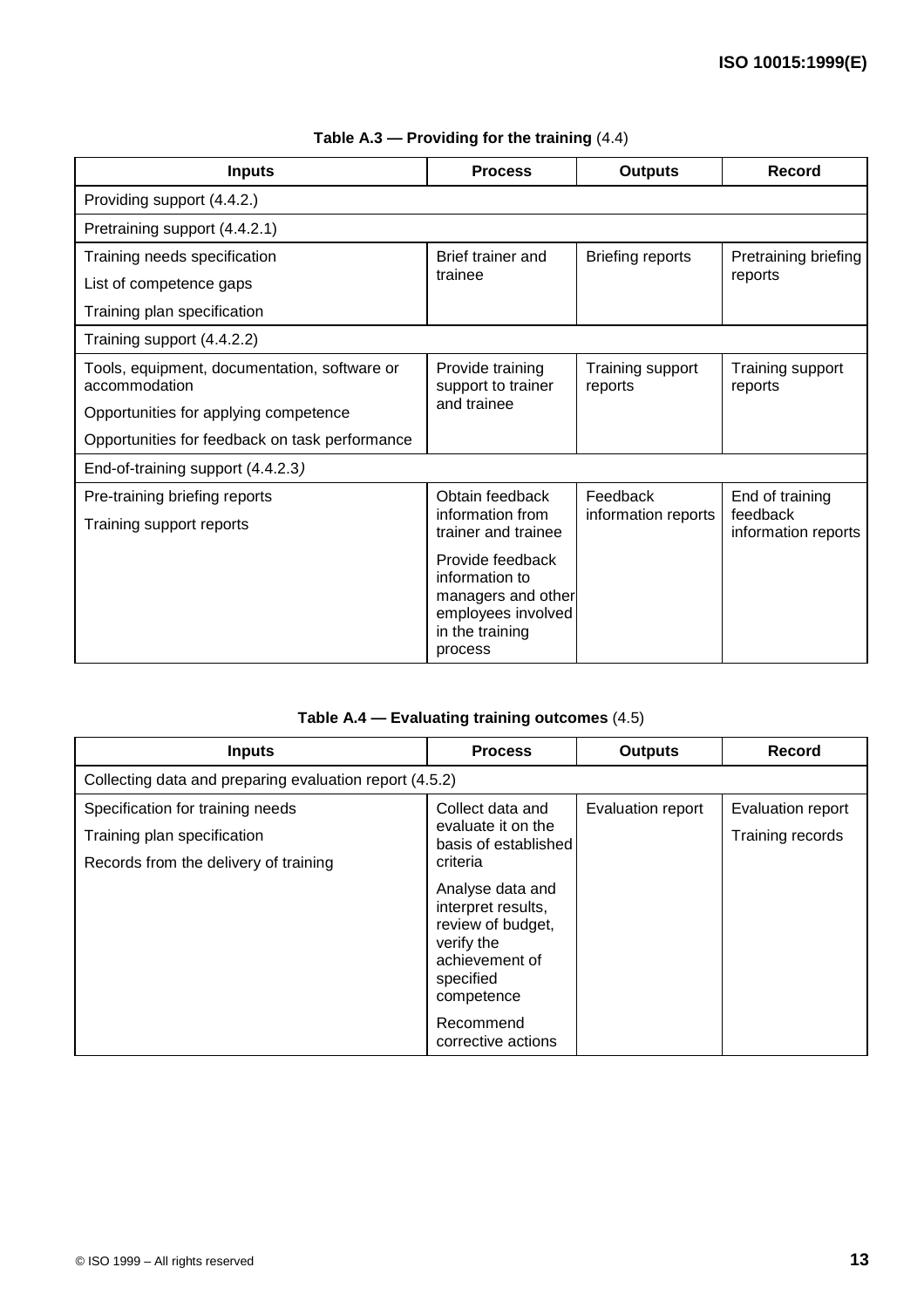| <b>Inputs</b>                                                                                           | <b>Process</b>                                                          | <b>Outputs</b>     | Record                              |
|---------------------------------------------------------------------------------------------------------|-------------------------------------------------------------------------|--------------------|-------------------------------------|
| Validation of the training process (5.2)                                                                |                                                                         |                    |                                     |
| Decision to initiate training                                                                           | Provide objective                                                       | Monitoring reports | Monitoring reports                  |
| Lists of required and existing competence                                                               | evidence that the<br>training process is                                |                    | Requests for                        |
| List of competence gaps                                                                                 | effective in meeting                                                    |                    | corrective or<br>preventive actions |
| Training needs specification                                                                            | the organization's<br>training                                          |                    |                                     |
| Training plan specification                                                                             | requirements by<br>consultation.<br>observation, and<br>data collection |                    |                                     |
| Agreement or formal contract establishing<br>ownership and responsibilities for the training<br>process |                                                                         |                    |                                     |
| Records from the delivery of training                                                                   | <b>Identify</b><br>nonconformity                                        |                    |                                     |
| Evaluation report                                                                                       | issues for corrective<br>and preventive<br>actions                      |                    |                                     |

|  |  | Table A.5 - Monitoring and improving the training process (clause 5) |  |
|--|--|----------------------------------------------------------------------|--|
|  |  |                                                                      |  |